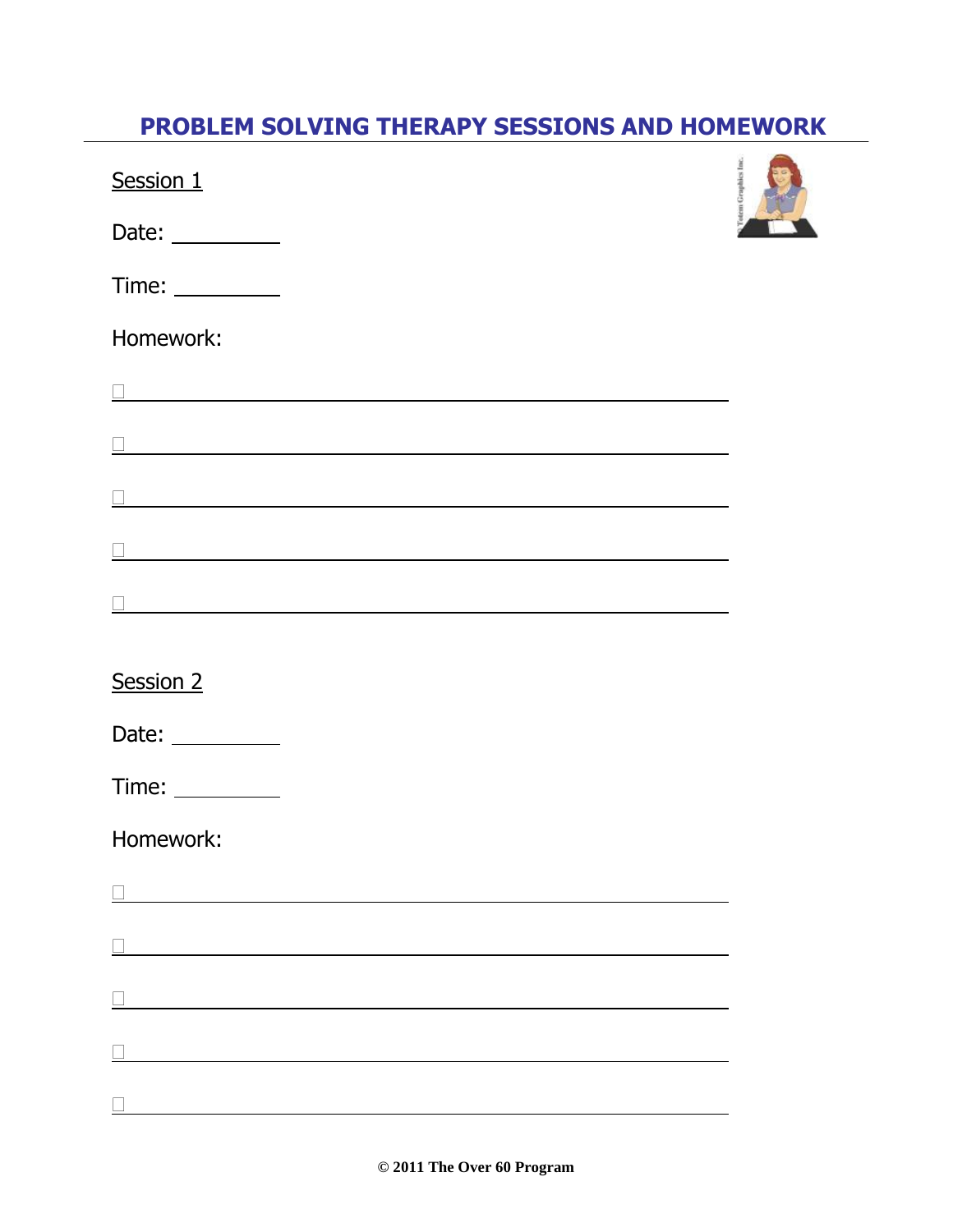| Session 3                                                                                                                                                                                                                                                                                                                                                                                                     |                                                               |  |  |
|---------------------------------------------------------------------------------------------------------------------------------------------------------------------------------------------------------------------------------------------------------------------------------------------------------------------------------------------------------------------------------------------------------------|---------------------------------------------------------------|--|--|
| Date: $\_\_$                                                                                                                                                                                                                                                                                                                                                                                                  |                                                               |  |  |
|                                                                                                                                                                                                                                                                                                                                                                                                               |                                                               |  |  |
| Homework:                                                                                                                                                                                                                                                                                                                                                                                                     |                                                               |  |  |
| <u> 1989 - Andrea Barbara, Amerikaansk politiker († 1908)</u>                                                                                                                                                                                                                                                                                                                                                 |                                                               |  |  |
| <u> 1989 - Johann Barn, amerikan besteman besteman besteman besteman besteman besteman besteman besteman besteman</u>                                                                                                                                                                                                                                                                                         |                                                               |  |  |
|                                                                                                                                                                                                                                                                                                                                                                                                               |                                                               |  |  |
| <u> 1989 - Johann John Stoff, deutscher Stoffen und der Stoffen und der Stoffen und der Stoffen und der Stoffen</u>                                                                                                                                                                                                                                                                                           |                                                               |  |  |
|                                                                                                                                                                                                                                                                                                                                                                                                               |                                                               |  |  |
|                                                                                                                                                                                                                                                                                                                                                                                                               |                                                               |  |  |
| Session 4                                                                                                                                                                                                                                                                                                                                                                                                     |                                                               |  |  |
| Date: $\frac{1}{\sqrt{1-\frac{1}{2}}\cdot\frac{1}{2}}$                                                                                                                                                                                                                                                                                                                                                        |                                                               |  |  |
| Time: $\frac{1}{\sqrt{1-\frac{1}{2}}\sqrt{1-\frac{1}{2}}\sqrt{1-\frac{1}{2}}\sqrt{1-\frac{1}{2}}\sqrt{1-\frac{1}{2}}\sqrt{1-\frac{1}{2}}\sqrt{1-\frac{1}{2}}\sqrt{1-\frac{1}{2}}\sqrt{1-\frac{1}{2}}\sqrt{1-\frac{1}{2}}\sqrt{1-\frac{1}{2}}\sqrt{1-\frac{1}{2}}\sqrt{1-\frac{1}{2}}\sqrt{1-\frac{1}{2}}\sqrt{1-\frac{1}{2}}\sqrt{1-\frac{1}{2}}\sqrt{1-\frac{1}{2}}\sqrt{1-\frac{1}{2}}\sqrt{1-\frac{1}{2}}$ |                                                               |  |  |
| Homework:                                                                                                                                                                                                                                                                                                                                                                                                     |                                                               |  |  |
|                                                                                                                                                                                                                                                                                                                                                                                                               |                                                               |  |  |
|                                                                                                                                                                                                                                                                                                                                                                                                               |                                                               |  |  |
|                                                                                                                                                                                                                                                                                                                                                                                                               | <u> 1980 - Johann Barn, mars an t-Amerikaansk kommunist (</u> |  |  |
|                                                                                                                                                                                                                                                                                                                                                                                                               |                                                               |  |  |
|                                                                                                                                                                                                                                                                                                                                                                                                               |                                                               |  |  |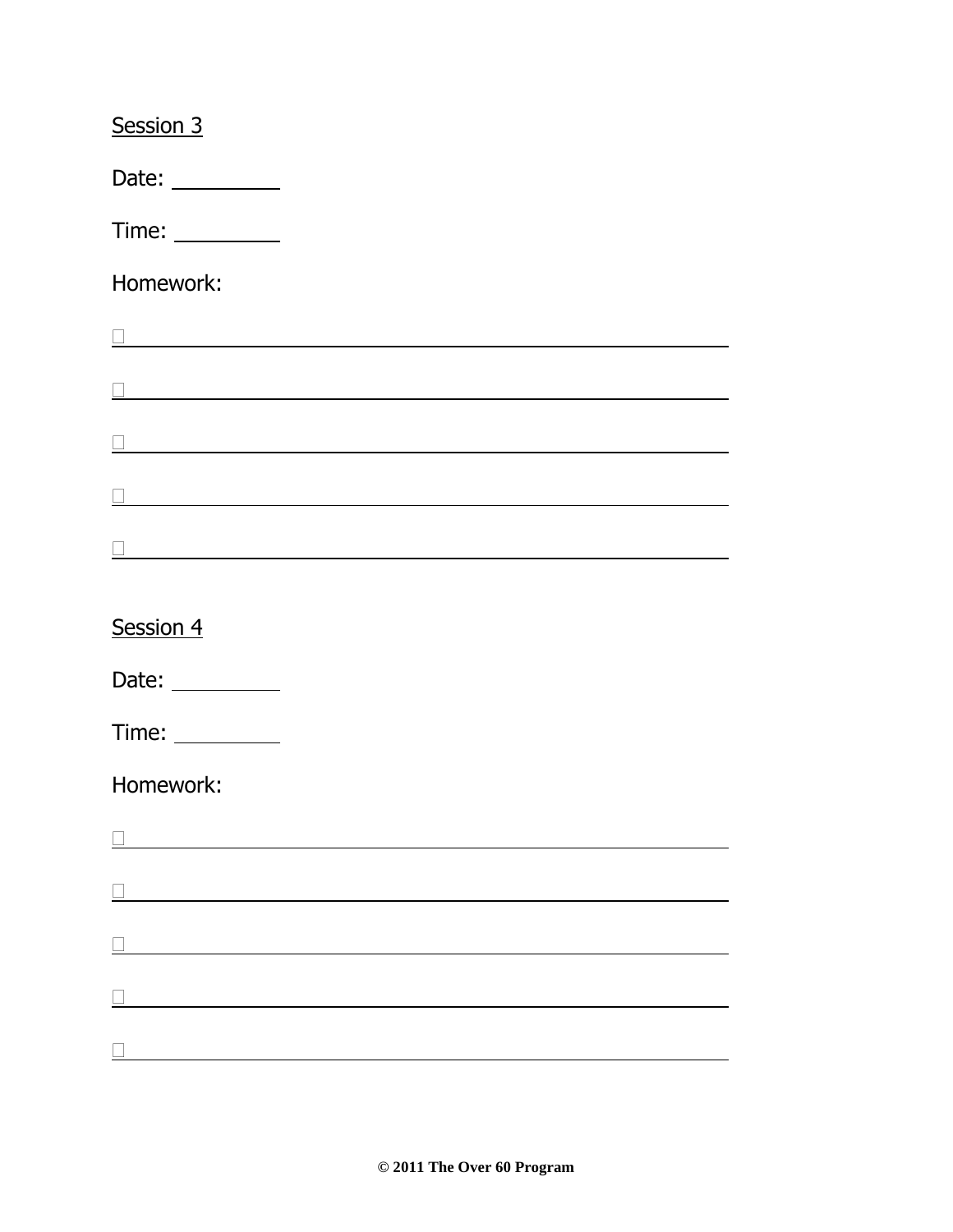| Session 5                                                                                                                                                                                                                                                                                                                                                                                                     |                                                                 |  |  |
|---------------------------------------------------------------------------------------------------------------------------------------------------------------------------------------------------------------------------------------------------------------------------------------------------------------------------------------------------------------------------------------------------------------|-----------------------------------------------------------------|--|--|
| Date: $\_\_$                                                                                                                                                                                                                                                                                                                                                                                                  |                                                                 |  |  |
|                                                                                                                                                                                                                                                                                                                                                                                                               |                                                                 |  |  |
| Homework:                                                                                                                                                                                                                                                                                                                                                                                                     |                                                                 |  |  |
| <u> 1989 - Andrea Barbara, Amerikaansk politiker († 1908)</u>                                                                                                                                                                                                                                                                                                                                                 |                                                                 |  |  |
| <u> 1989 - Johann Barn, amerikan besteman besteman besteman besteman besteman besteman besteman besteman besteman</u>                                                                                                                                                                                                                                                                                         |                                                                 |  |  |
|                                                                                                                                                                                                                                                                                                                                                                                                               |                                                                 |  |  |
| <u> 1989 - Johann Stein, marwolaethau a bhann an t-Amhair an t-Amhair an t-Amhair an t-Amhair an t-Amhair an t-A</u>                                                                                                                                                                                                                                                                                          |                                                                 |  |  |
|                                                                                                                                                                                                                                                                                                                                                                                                               |                                                                 |  |  |
|                                                                                                                                                                                                                                                                                                                                                                                                               |                                                                 |  |  |
| Session 6                                                                                                                                                                                                                                                                                                                                                                                                     |                                                                 |  |  |
| Date: __________                                                                                                                                                                                                                                                                                                                                                                                              |                                                                 |  |  |
| Time: $\frac{1}{\sqrt{1-\frac{1}{2}}\sqrt{1-\frac{1}{2}}\sqrt{1-\frac{1}{2}}\sqrt{1-\frac{1}{2}}\sqrt{1-\frac{1}{2}}\sqrt{1-\frac{1}{2}}\sqrt{1-\frac{1}{2}}\sqrt{1-\frac{1}{2}}\sqrt{1-\frac{1}{2}}\sqrt{1-\frac{1}{2}}\sqrt{1-\frac{1}{2}}\sqrt{1-\frac{1}{2}}\sqrt{1-\frac{1}{2}}\sqrt{1-\frac{1}{2}}\sqrt{1-\frac{1}{2}}\sqrt{1-\frac{1}{2}}\sqrt{1-\frac{1}{2}}\sqrt{1-\frac{1}{2}}\sqrt{1-\frac{1}{2}}$ |                                                                 |  |  |
| Homework:                                                                                                                                                                                                                                                                                                                                                                                                     |                                                                 |  |  |
|                                                                                                                                                                                                                                                                                                                                                                                                               |                                                                 |  |  |
|                                                                                                                                                                                                                                                                                                                                                                                                               |                                                                 |  |  |
|                                                                                                                                                                                                                                                                                                                                                                                                               | <u> 1980 - Johann Barn, mars an t-Amerikaansk kommunister (</u> |  |  |
|                                                                                                                                                                                                                                                                                                                                                                                                               |                                                                 |  |  |
|                                                                                                                                                                                                                                                                                                                                                                                                               |                                                                 |  |  |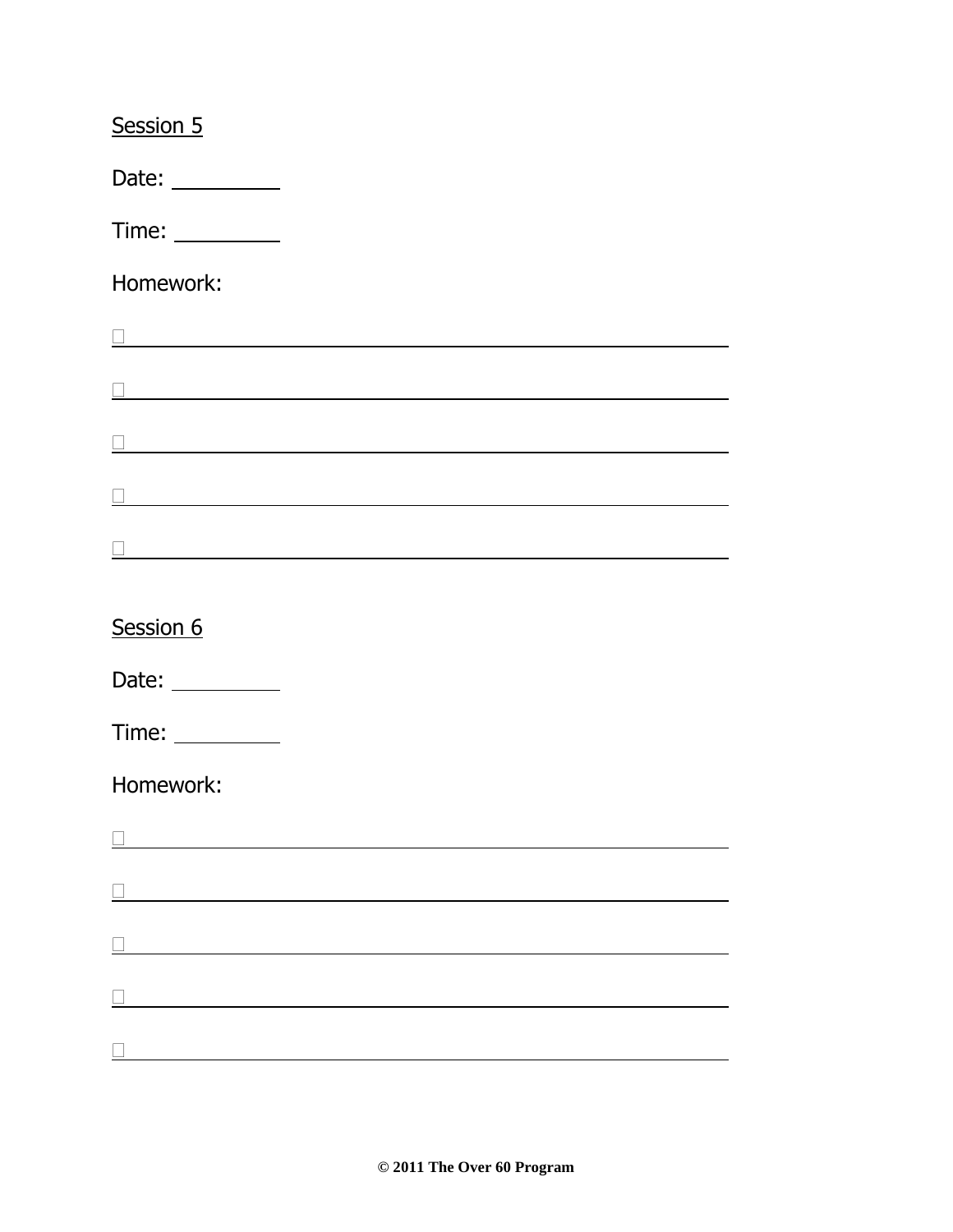| Session 7                                                                                                             |  |  |
|-----------------------------------------------------------------------------------------------------------------------|--|--|
| Date: $\_\_$                                                                                                          |  |  |
|                                                                                                                       |  |  |
| Homework:                                                                                                             |  |  |
| <u> 1989 - Johann Stoff, deutscher Stoff, der Stoff, der Stoff, der Stoff, der Stoff, der Stoff, der Stoff, der S</u> |  |  |
| <u> 1989 - Johann Barn, amerikan besteman besteman besteman besteman besteman besteman besteman besteman besteman</u> |  |  |
|                                                                                                                       |  |  |
|                                                                                                                       |  |  |
|                                                                                                                       |  |  |
| Session 8                                                                                                             |  |  |
| Date: $\frac{1}{\sqrt{1-\frac{1}{2}}\cdot\frac{1}{2}}$                                                                |  |  |
| Time: $\_\_$                                                                                                          |  |  |
| Homework:                                                                                                             |  |  |
|                                                                                                                       |  |  |
|                                                                                                                       |  |  |
| <u> 1988 - Andrea Stadt Britain, amerikansk politik (</u>                                                             |  |  |
|                                                                                                                       |  |  |
|                                                                                                                       |  |  |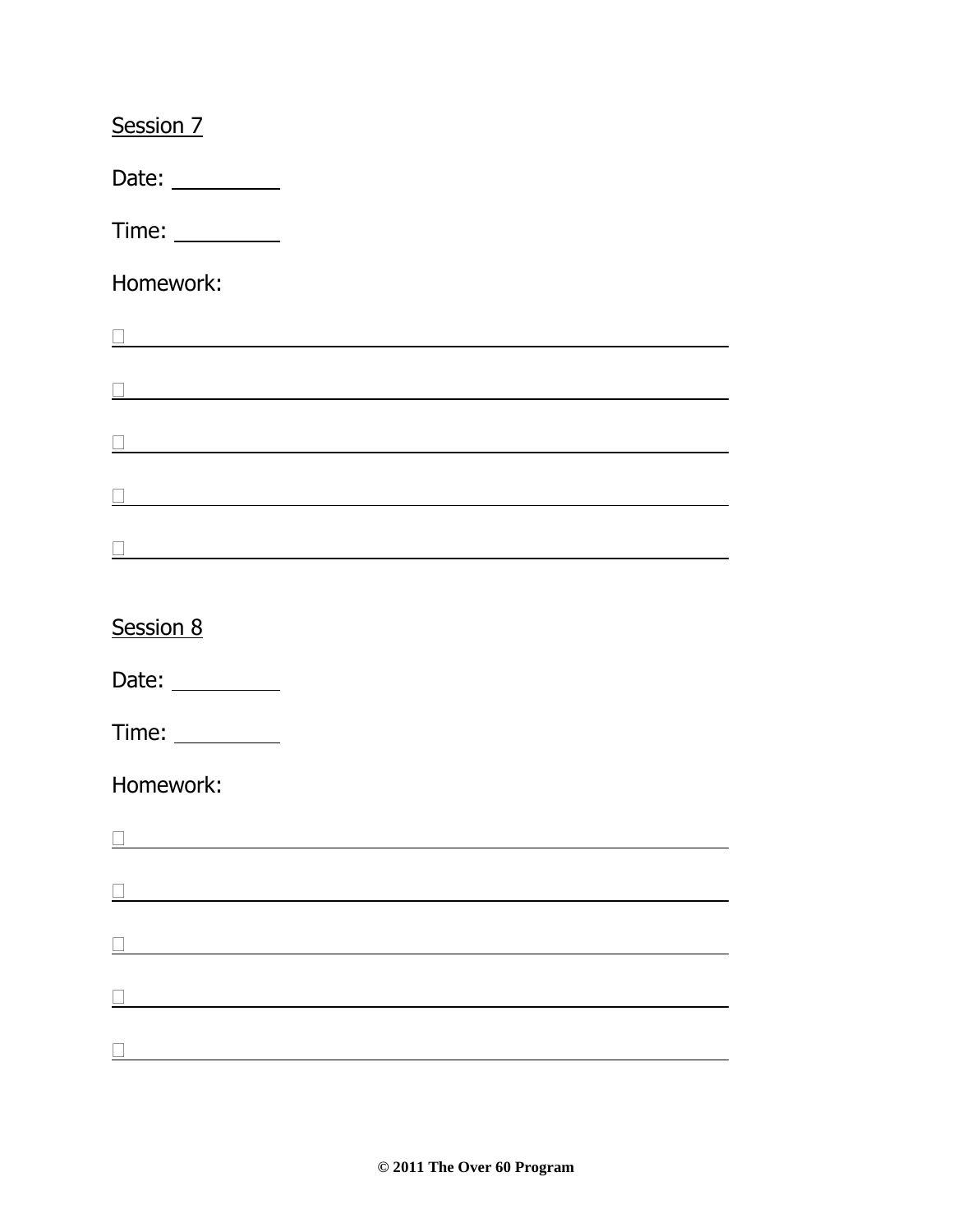| Session 9                                                                                                              |  |  |
|------------------------------------------------------------------------------------------------------------------------|--|--|
| Date: $\_\_$                                                                                                           |  |  |
|                                                                                                                        |  |  |
| Homework:                                                                                                              |  |  |
| <u> 1980 - Johann Barn, mars ann an t-Amhain Aonaich an t-Aonaich an t-Aonaich an t-Aonaich an t-Aonaich an t-Aon</u>  |  |  |
|                                                                                                                        |  |  |
|                                                                                                                        |  |  |
| <u> 1989 - Johann Stoff, deutscher Stoffen und der Stoffen und der Stoffen und der Stoffen und der Stoffen und der</u> |  |  |
|                                                                                                                        |  |  |
|                                                                                                                        |  |  |
| Session 10                                                                                                             |  |  |
| Date: __________                                                                                                       |  |  |
|                                                                                                                        |  |  |
| Homework:                                                                                                              |  |  |
|                                                                                                                        |  |  |
|                                                                                                                        |  |  |
| <u> 1980 - Johann Barn, mars ann an t-Amhain Aonaich an t-Aonaich an t-Aonaich ann an t-Aonaich ann an t-Aonaich</u>   |  |  |
|                                                                                                                        |  |  |
|                                                                                                                        |  |  |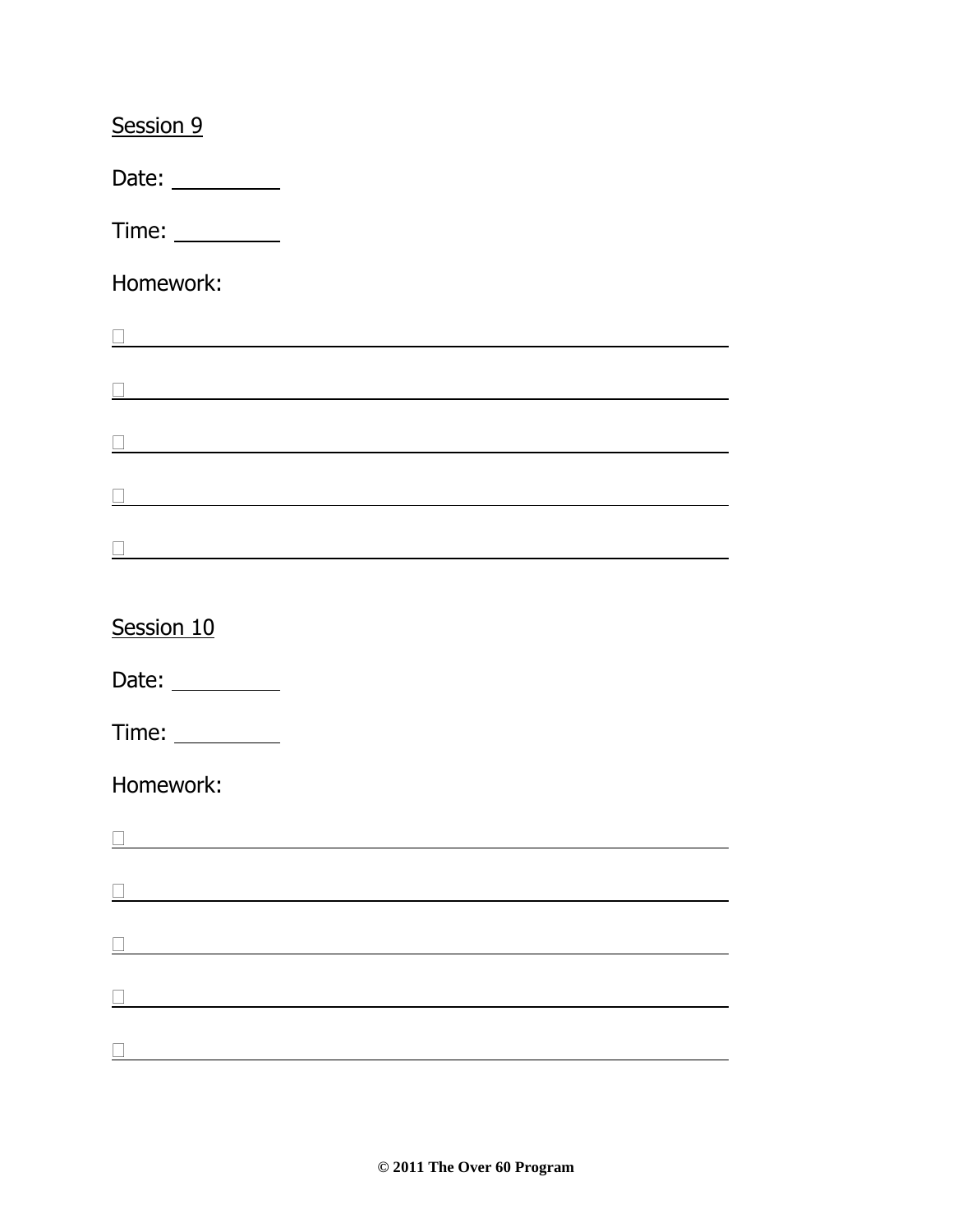| Session 11                                                                                                                                                                                                                           |  |  |
|--------------------------------------------------------------------------------------------------------------------------------------------------------------------------------------------------------------------------------------|--|--|
| Date: $\_\_$                                                                                                                                                                                                                         |  |  |
|                                                                                                                                                                                                                                      |  |  |
| Homework:                                                                                                                                                                                                                            |  |  |
|                                                                                                                                                                                                                                      |  |  |
| and the control of the control of the control of the control of the control of the control of the control of the                                                                                                                     |  |  |
| <u>and the state of the state of the state of the state of the state of the state of the state of the state of the state of the state of the state of the state of the state of the state of the state of the state of the state</u> |  |  |
| <u> 1989 - Johann Harry Barn, mars ar breist fan de Fryske kommunent fan de Fryske kommunent fan de Fryske kommun</u>                                                                                                                |  |  |
|                                                                                                                                                                                                                                      |  |  |
| Session 12                                                                                                                                                                                                                           |  |  |
|                                                                                                                                                                                                                                      |  |  |
|                                                                                                                                                                                                                                      |  |  |
| Homework:                                                                                                                                                                                                                            |  |  |
| <u> 1980 - Johann Barn, mars an t-Amerikaansk kommunister (</u>                                                                                                                                                                      |  |  |
| <u> 1980 - Johann Barbara, martin amerikan basar da</u>                                                                                                                                                                              |  |  |
|                                                                                                                                                                                                                                      |  |  |
| <u> 1980 - Johann Barn, mars an t-Amerikaansk kommunister (</u>                                                                                                                                                                      |  |  |
|                                                                                                                                                                                                                                      |  |  |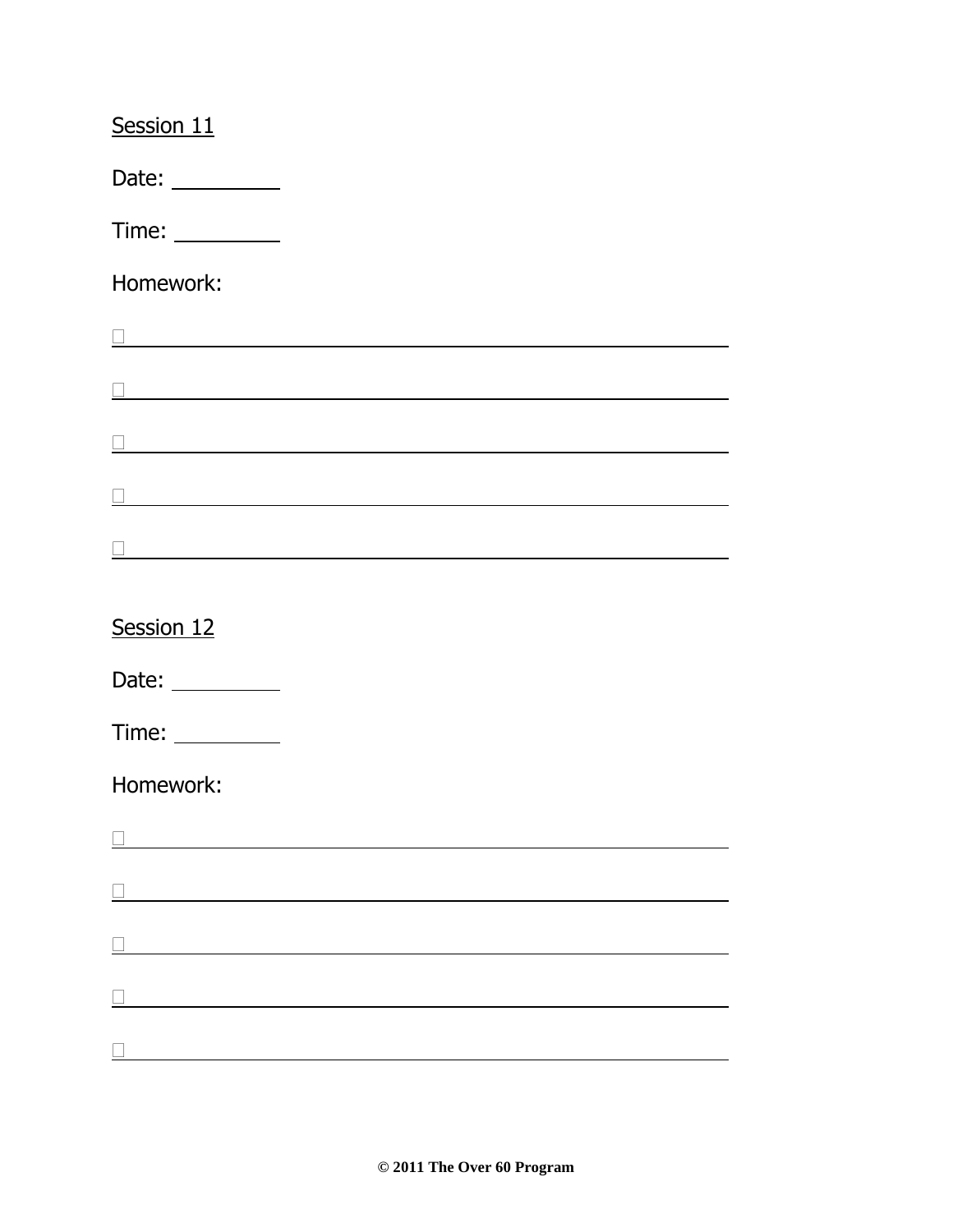| Session 13                                                    |                                                   |  |  |
|---------------------------------------------------------------|---------------------------------------------------|--|--|
| Date: $\_\_$                                                  |                                                   |  |  |
|                                                               |                                                   |  |  |
| Homework:                                                     |                                                   |  |  |
|                                                               |                                                   |  |  |
|                                                               |                                                   |  |  |
| <u> 1980 - Johann John Stone, meil in der Stone (d. 1980)</u> |                                                   |  |  |
|                                                               |                                                   |  |  |
|                                                               | <u> 1980 - Johann Barbara, martxa alemaniar a</u> |  |  |
|                                                               |                                                   |  |  |
| Session 14                                                    |                                                   |  |  |
| Date: __________                                              |                                                   |  |  |
|                                                               |                                                   |  |  |
| Homework:                                                     |                                                   |  |  |
|                                                               |                                                   |  |  |
| <u> 1980 - Johann Barbara, martin amerikan personal (</u>     |                                                   |  |  |
|                                                               |                                                   |  |  |
|                                                               |                                                   |  |  |
|                                                               |                                                   |  |  |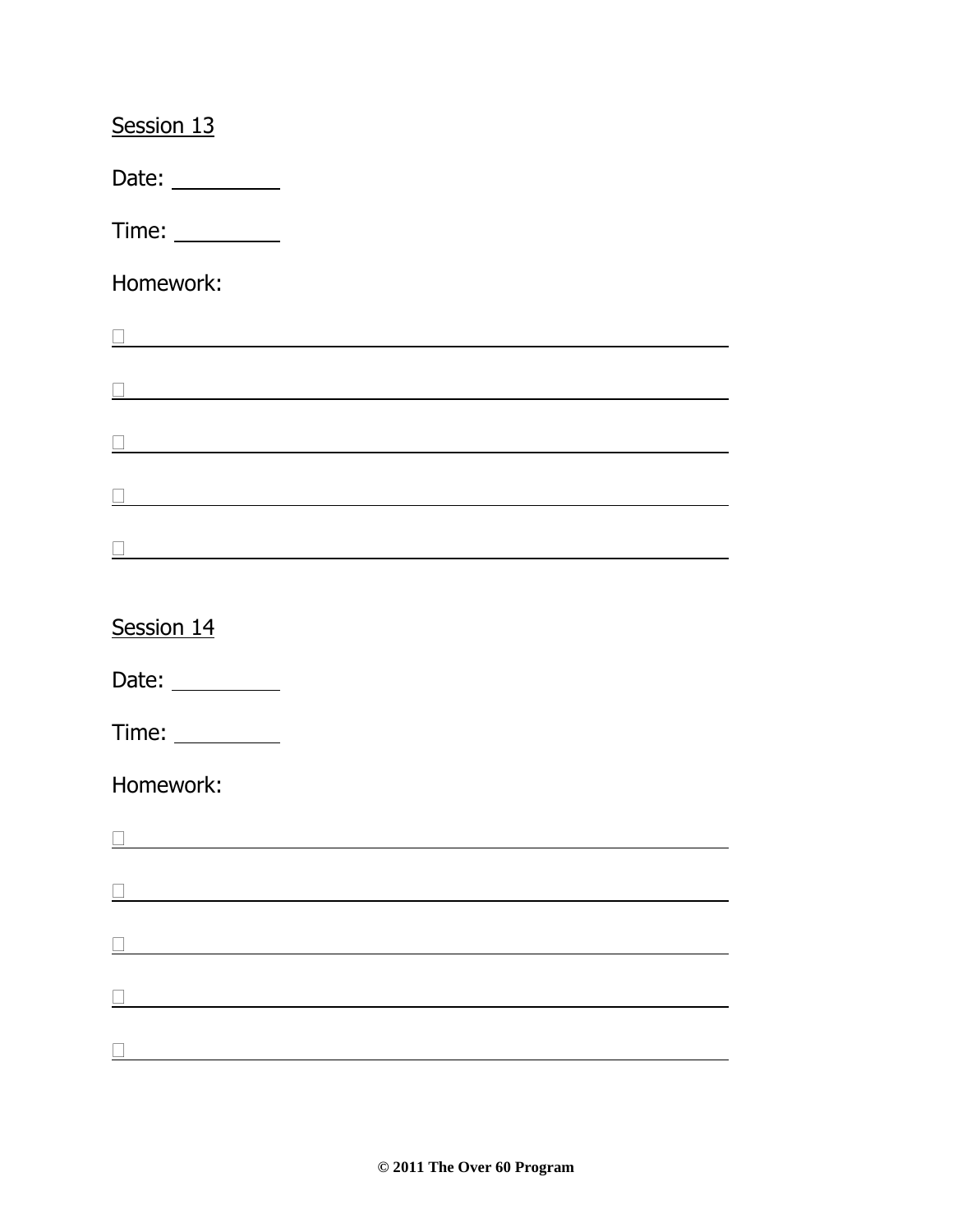| Session 15                                                                                                          |                                                   |  |  |
|---------------------------------------------------------------------------------------------------------------------|---------------------------------------------------|--|--|
| Date: $\_\_$                                                                                                        |                                                   |  |  |
|                                                                                                                     |                                                   |  |  |
| Homework:                                                                                                           |                                                   |  |  |
|                                                                                                                     |                                                   |  |  |
|                                                                                                                     |                                                   |  |  |
| <u> 1980 - Jan Samuel Barbara, martin din shekara 1980 - Ang Pangalang Barbara ng Barbara ng Barbara ng Barbara</u> |                                                   |  |  |
| <u> 1989 - Johann Barbara, martxa amerikan personal (h. 1989).</u>                                                  |                                                   |  |  |
|                                                                                                                     | <u> 1980 - Johann Barbara, martxa alemaniar a</u> |  |  |
|                                                                                                                     |                                                   |  |  |
| Session 16                                                                                                          |                                                   |  |  |
| Date: __________                                                                                                    |                                                   |  |  |
|                                                                                                                     |                                                   |  |  |
| Homework:                                                                                                           |                                                   |  |  |
|                                                                                                                     |                                                   |  |  |
| <u> 1980 - Johann Barbara, martin amerikan personal (</u>                                                           |                                                   |  |  |
|                                                                                                                     |                                                   |  |  |
|                                                                                                                     |                                                   |  |  |
|                                                                                                                     |                                                   |  |  |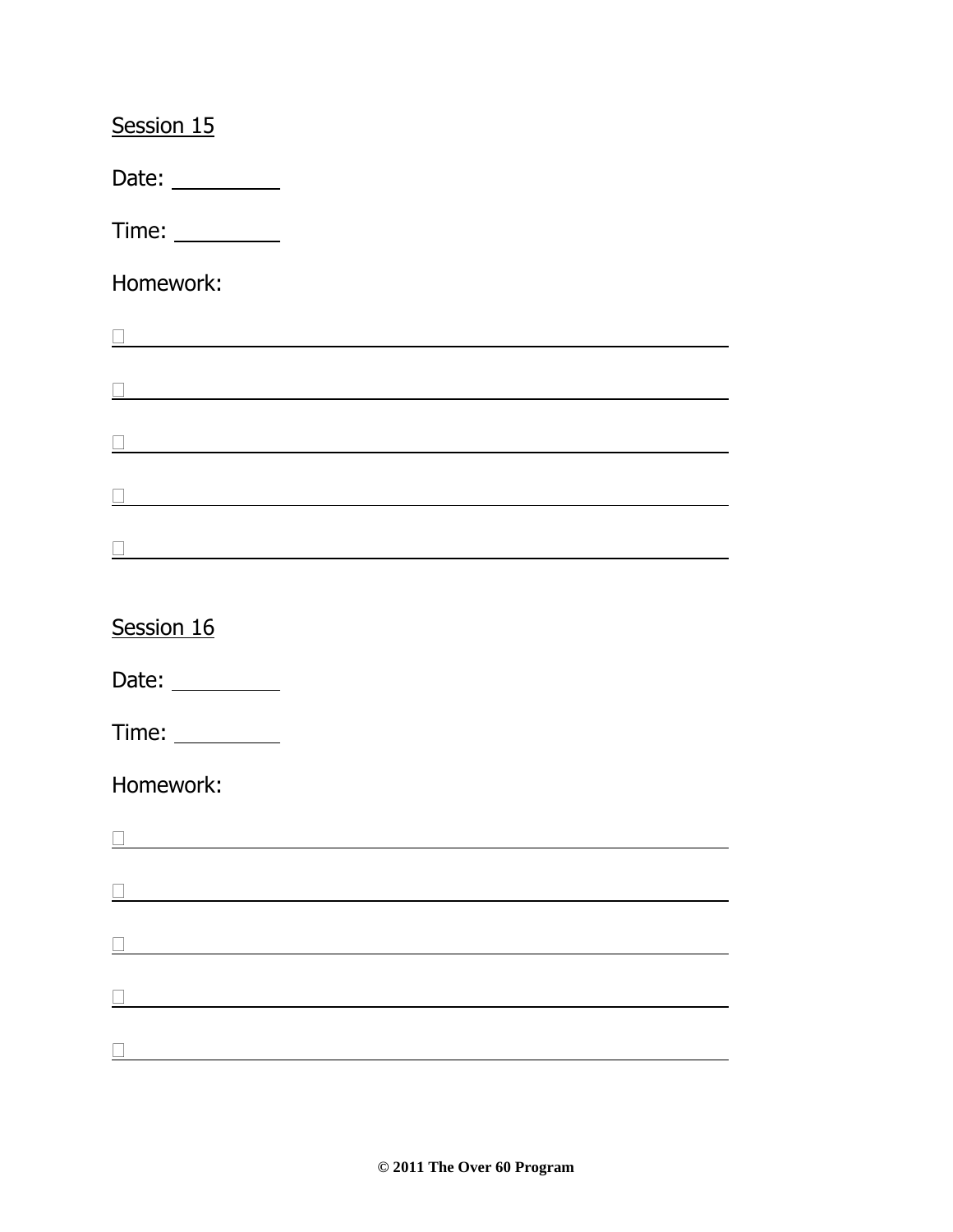| Session 17                                                      |  |  |
|-----------------------------------------------------------------|--|--|
| Date: $\_\_$                                                    |  |  |
|                                                                 |  |  |
| Homework:                                                       |  |  |
|                                                                 |  |  |
|                                                                 |  |  |
|                                                                 |  |  |
|                                                                 |  |  |
|                                                                 |  |  |
| Session 18                                                      |  |  |
|                                                                 |  |  |
| Time: $\_\_$                                                    |  |  |
| Homework:                                                       |  |  |
|                                                                 |  |  |
| <u> 1980 - Johann Barbara, martin amerikan basar da</u>         |  |  |
|                                                                 |  |  |
| <u> 1980 - Johann Barn, mars an t-Amerikaansk kommunister (</u> |  |  |
|                                                                 |  |  |